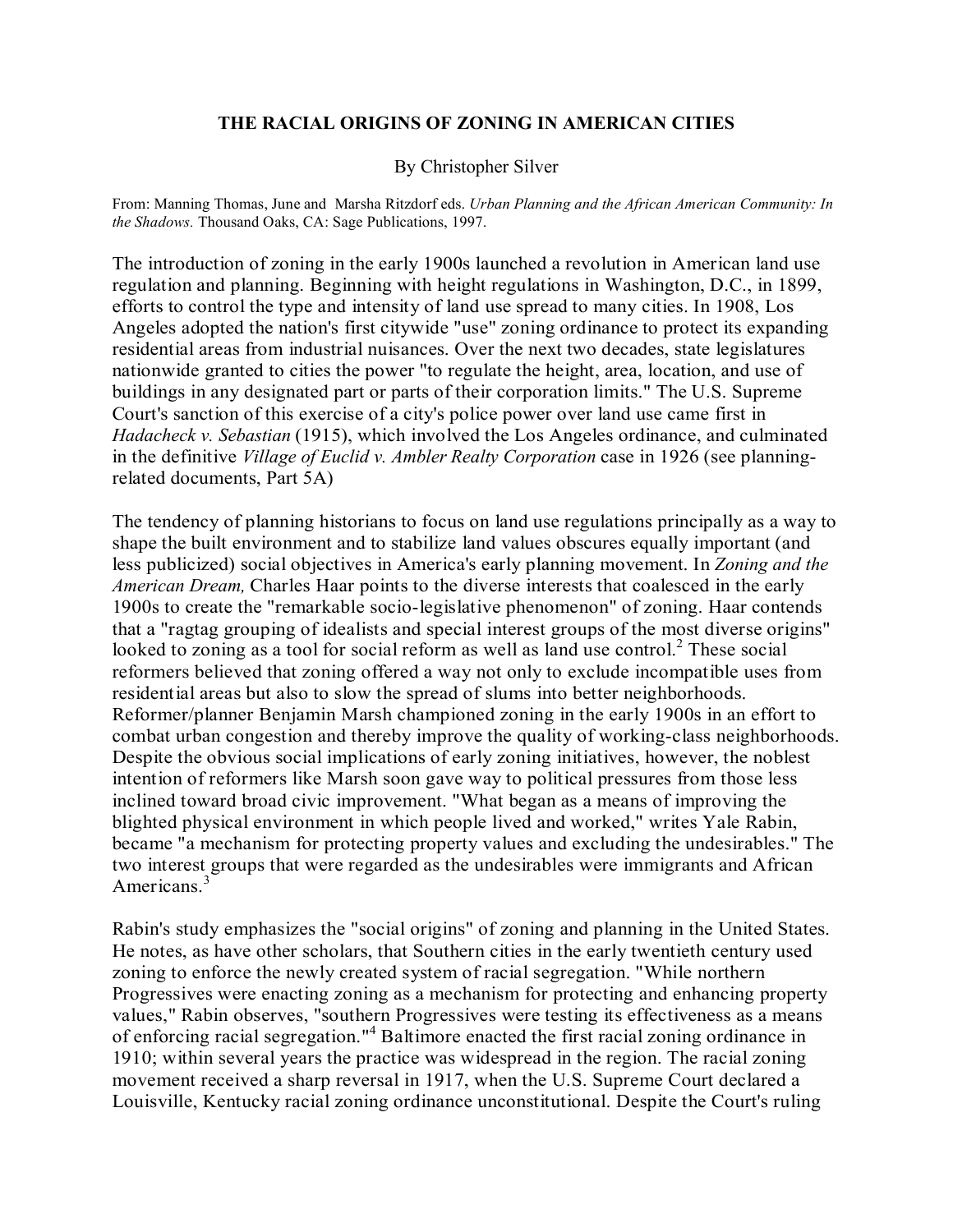in *Buchanan v. Warley,* Southern cities persisted in seeking a legally defensible way to use zoning to control Black residential change. In the place of race zoning per se, Rabin contends, many cities turned to "expulsive zoning," which permitted "the intrusion into Black neighborhoods of disruptive incompatible uses that have diminished the quality and undermined the stability of those neighborhoods." The concept of "expulsive zoning" helps to explain how American cities made the transition from racial zoning to recent zoning that has a decidedly discriminatory impact on Black neighborhoods.<sup>5</sup>

### RACIAL OBJECTIVES OF ZONING

The purpose of this chapter is to examine the "racial" roots of the U.S. zoning movement by examining Southern cities both prior to and immediately following *Buchanan v. Warley*. The racial zoning movement in the urban South demonstrates clearly how certain social objectives were central to the early planning movement. While scholars have examined the racial zoning movement leading up to *Buchanan v. Warley,* <sup>6</sup> they have given relatively little attention to important racial zoning initiatives after 1917. It is in this post-1917 period especially that cities hired prominent planning professionals to fashion legally defensible racial zoning plans. <sup>7</sup> Throughout the early 1900s, and well beyond 1917, racial zoning and its objectives remained a mainstay of many American planners. Racial zoning was not just a manifestation of the backward South out of touch with the mainstream of urban reform. Although the South invented and made wide use of racial zoning, the region relied on Northern planning consultants to devise legally defensible ways to segregate Black residential areas.

Racial zoning practices also transcended the South. Select Northern and Western cities, especially those where the Black population increased rapidly, also experimented with racial zoning. The nation's planning movement, not just its Southern branch, regarded land use controls as an effective social control mechanism for Blacks and other "undesirables." According to H. L. Pollard, a prominent Los Angeles land use attorney, "racial hatred played no small part in bringing to the front some of the early districting ordinances that were sustained by the United States Supreme Court, thus giving us our first important zoning decisions."<sup>8</sup> Chicago, too, was a bastion of racial zoning enthusiasts.<sup>9</sup> Despite evidence that the racial zoning movement was national in scope, it initially concentrated in Southern cities owing to the relative size of the Black community (which ranged between 30 and 50 percent of the population in many places), and it then spread northward and later westward in response to the migration of Southern Blacks.<sup>10</sup>

It is also important to note that Southern cities experimented with racial zoning and comprehensive zoning in tandem with, and not merely in the wake of, land use regulation efforts elsewhere. The 1908 ordinance of Richmond, Virginia, to regulate the height and arrangement of buildings, which was upheld by the Virginia Supreme Court of Appeals in 1910, "was used by proponents of zoning in New York City as a precedent for persuading the city and state legislatures to act favorably on their recommendation," and led to the landmark 1916 zoning ordinance, Also on the basis of the 1910 decision, Richmond drafted and enacted a racial zoning scheme early in  $1911$ .<sup>11</sup> Racial zoning in Southern cities was as much a foundation for overall land use regulations as were regulation of the garment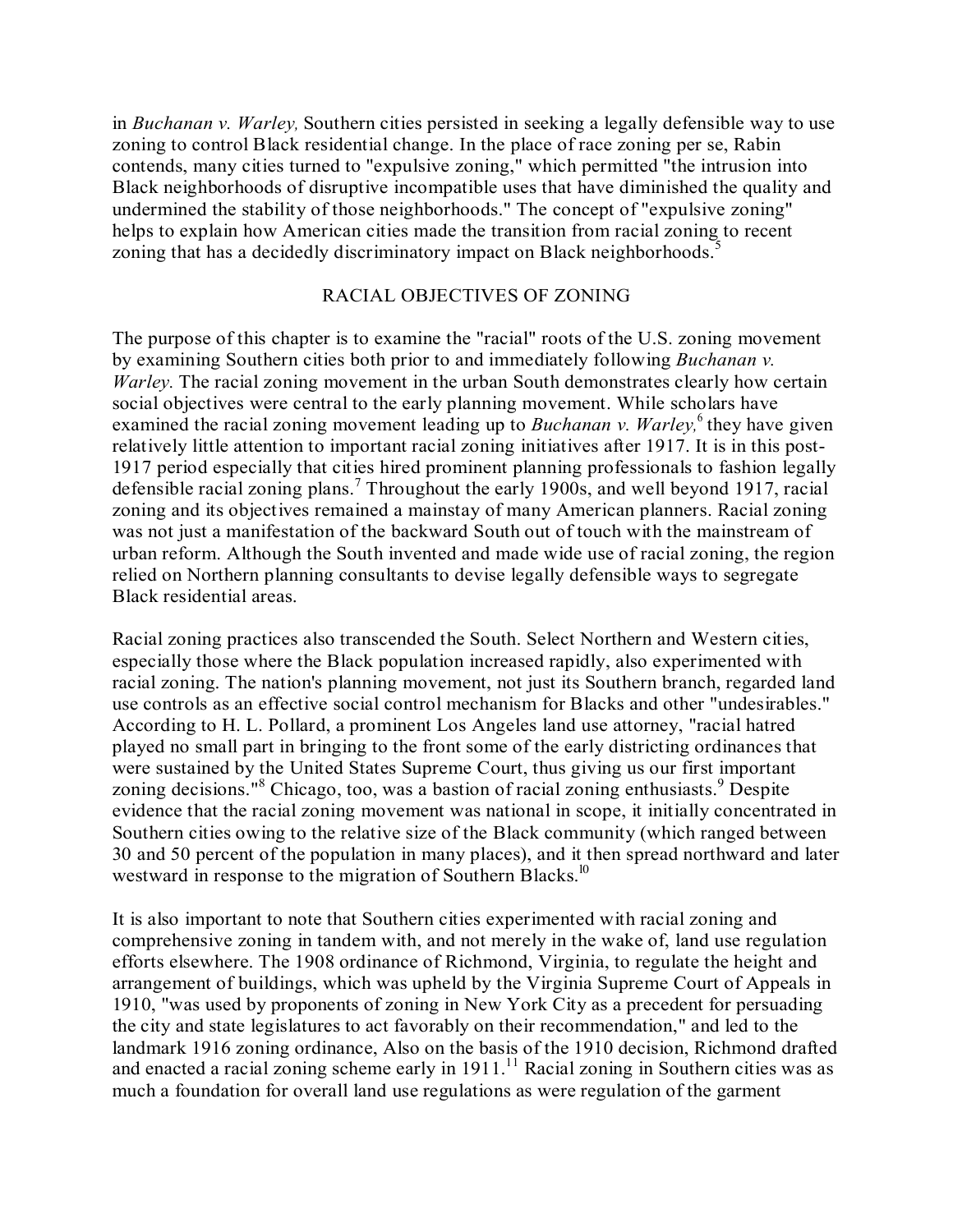industry in New York City or encroaching industrial uses in Los Angeles.<sup>12</sup>

The experience in Southern cities suggests that zoning, land use regulations, and comprehensive planning proved to be effective tools to reshape the urban social landscape. Racial zoning persistently failed to withstand legal challenges. Nevertheless, planning that regulated urban development through implementation of master plans and capital improvement programs, as well as through a more subtle sort of "racially informed zoning," helped to create the racially bifurcated social geography of most contemporary American cities. In Southern cities, racial concerns infused a wide array of public initiatives beyond zoning, which explains why urban planning represented such an important component of Jim Crowism in the region. Existing historical scholarship fails to give sufficient attention to the way that planning, in concert with legal prohibitions against racial intermingling, influenced the social development of the New South. At the same time, the social impact of zoning and planning in the urban South has been obscured by the mythology of reform and progress that surrounds the early planning movement in the United States.<sup>13</sup>

Of course, other factors such as income, age and type of housing, real estate practices, and culture contributed to the highly segregated residential patterns of contemporary Southern cities. Yet the racial zoning movement launched what became a comprehensive set of public policies to contain Black residential expansion. Despite the short legal life of racial zoning, it continued to shadow public initiatives in community development as late as the 1960s. In Atlanta, for example, public officials went to great lengths to prove that their efforts to guide the expansion of the Black community in the 1950s were not illegal racial zoning, even though their brand of neighborhood planning effectively defined Black and White areas. By the time Atlanta's leaders ceased to support regulation of Black neighborhood change, the city was almost completely divided spatially between two separate worlds, one Black and one White. In this sense, the racial zoning movement is not just an historical aberration of the pre-civil rights era, but a central feature of American planning history throughout the twentieth century.<sup>14</sup>

## EARLY RACIAL ZONING LAWS

The first comprehensive racial zoning ordinance in the United States appeared in the quasi-Southern metropolis of Baltimore in December 1910, although several California cities had for decades employed the "police power" to control the spread of Chinese laundries outside Chinese neighborhoods. Local attorney Milton Dashiel fashioned Baltimore's racial zoning plan immediately following the momentous decision of another attorney, George W. F. McMechen, to move into the fashionable Eutaw Place. With the support of Councilman Samuel L. West, Dashiel's plan to contain Black residents worked its way slowly, but methodically, through both branches of city council, despite immediate protests from Black residents. 15

Mayor J. Barry Mahool, a nationally recognized member of the "social justice" wing of the Progressive movement, gave unequivocal support to the city's pioneering racial zoning ordinance and signed it into law on December 20, 1910. Like many reformers in Baltimore, Mahool subscribed to the position that "Blacks should be quarantined in isolated slums in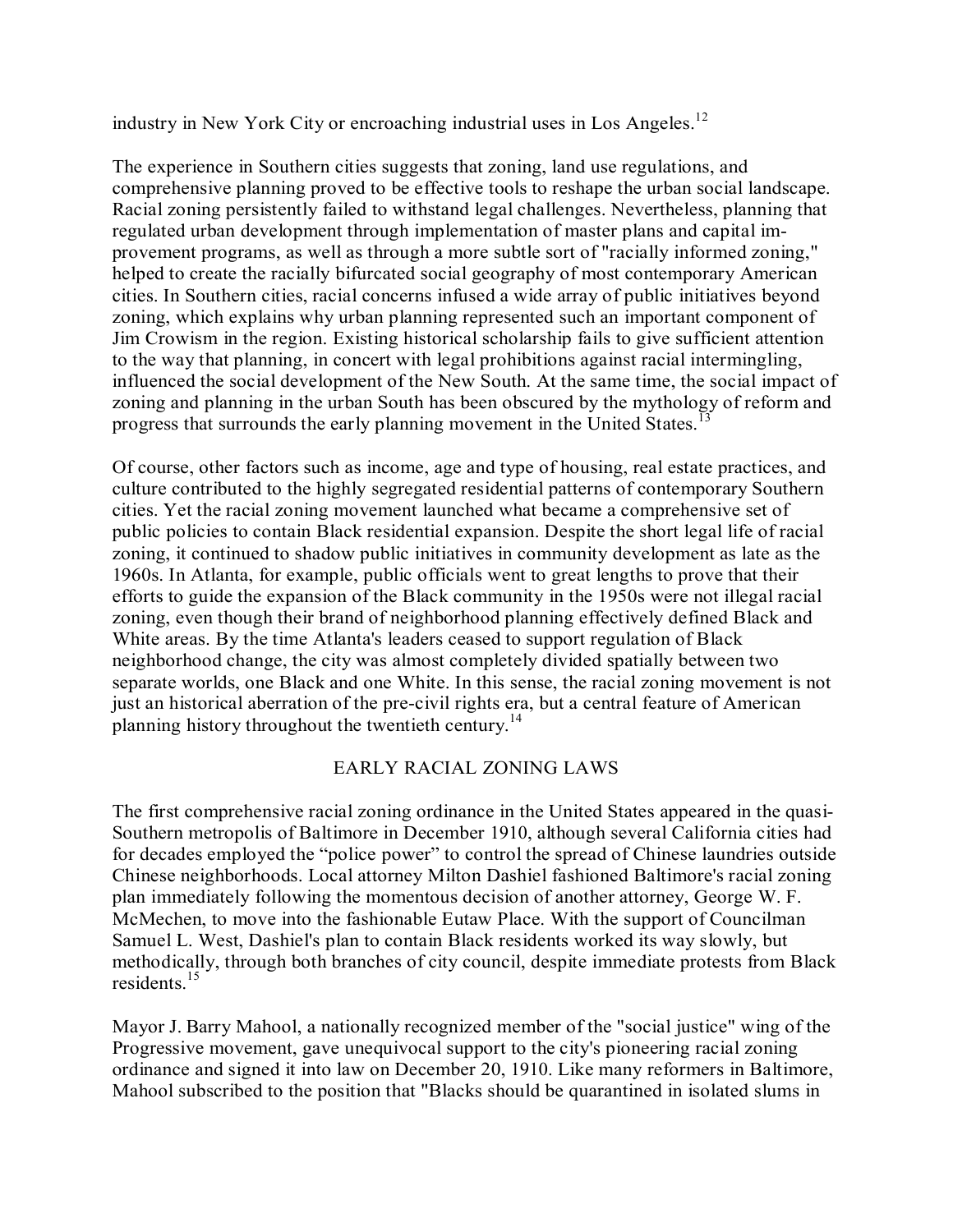order to reduce the incidents of civil disturbance, to prevent the spread of communicable disease into the nearby White neighborhoods, and to protect property values among the White majority."<sup>16</sup>

Passage of the Baltimore ordinance, which came years before New York City's Fifth Avenue garment retailers even began to organize their pioneering zoning initiative, unleashed a flood of similar laws in Southern cities. Over the next few years, several Virginia cities, including Richmond, Norfolk, Portsmouth, Roanoke, and the town of Ashland, enacted modified versions of the Baltimore plan. Atlanta, Georgia; Greenville, South Carolina; Asheville and Winston-Salem, North Carolina; Birmingham, Alabama; and Madisonville and Louisville, Kentucky also embraced the idea of racial zoning.<sup>17</sup> Others, such as Charlotte, North Carolina; Charleston, South Carolina; Meridian, Mississippi; and New Orleans considered, but did not immediately enact, racial zoning ordinances prior to 1914.<sup>18</sup>

Virginia's racial zoning movement got underway in 1910 as soon as the Virginia Supreme Court of Appeals upheld the constitutionality of Richmond's 1908 act to regulate the height and arrangement of buildings.<sup>19</sup> Virginia's enabling legislation allowed cities to zone their entire area according to race, whereas the Baltimore plan applied only to all-White or all-Black blocks and not to mixed blocks. Richmond's 1911 ordinance, passed just twelve days after enactment of Baltimore's second racial zoning law, stipulated that "a block is White where a majority of the residents are White and colored where a majority ... are colored." 20

Richmond's residential segregation ordinance received the blessing of the state's highest court in *Hopkins v. City of Richmond* in 1915. <sup>21</sup> The *Hopkins* case became a widely cited defense of racial zoning both prior to and following the Supreme Court's landmark *Buchanan v. Warley.* The *Hopkins* case involved a White and a Black who moved into a house together in a designated "White zone" after enactment of the racial zoning ordinance. The court maintained that Richmond's ordinance did not deny property rights since the complainants moved in following passage of the law. In particular, to counter "taking" objections to racial zoning, it cited the grandfather provisions of the Richmond and Atlanta laws, which allowed property ownership and right to access that property by both races in "mixed neighborhoods." As late as 1927, ten years after the *Buchanan v. Warley* ruling, proponents of racial zoning still pointed to the *Hopkins* case, as well as to a favorable lower court decision involving the constitutionality of Atlanta's 1915 racial zoning law, as proof that at least two state courts placed racial zoning within the legal limits of the police powers of cities.<sup>22</sup>

The courts paid little attention to the social implications of racial zoning, however. The practice of allowing ownership of property by Whites in Black neighborhoods (and, in theory, by Blacks in White neighborhoods) fostered absentee ownership and reduced the incidence of Black home ownership. Even as the Black population of Richmond moved out of its scattered residential enclaves in the early 1900s, and thereby changed the racial composition of other neighborhoods from White to Black, out-migrating Whites tended to rent rather than sell their houses to Blacks. In the absence of new housing construction, the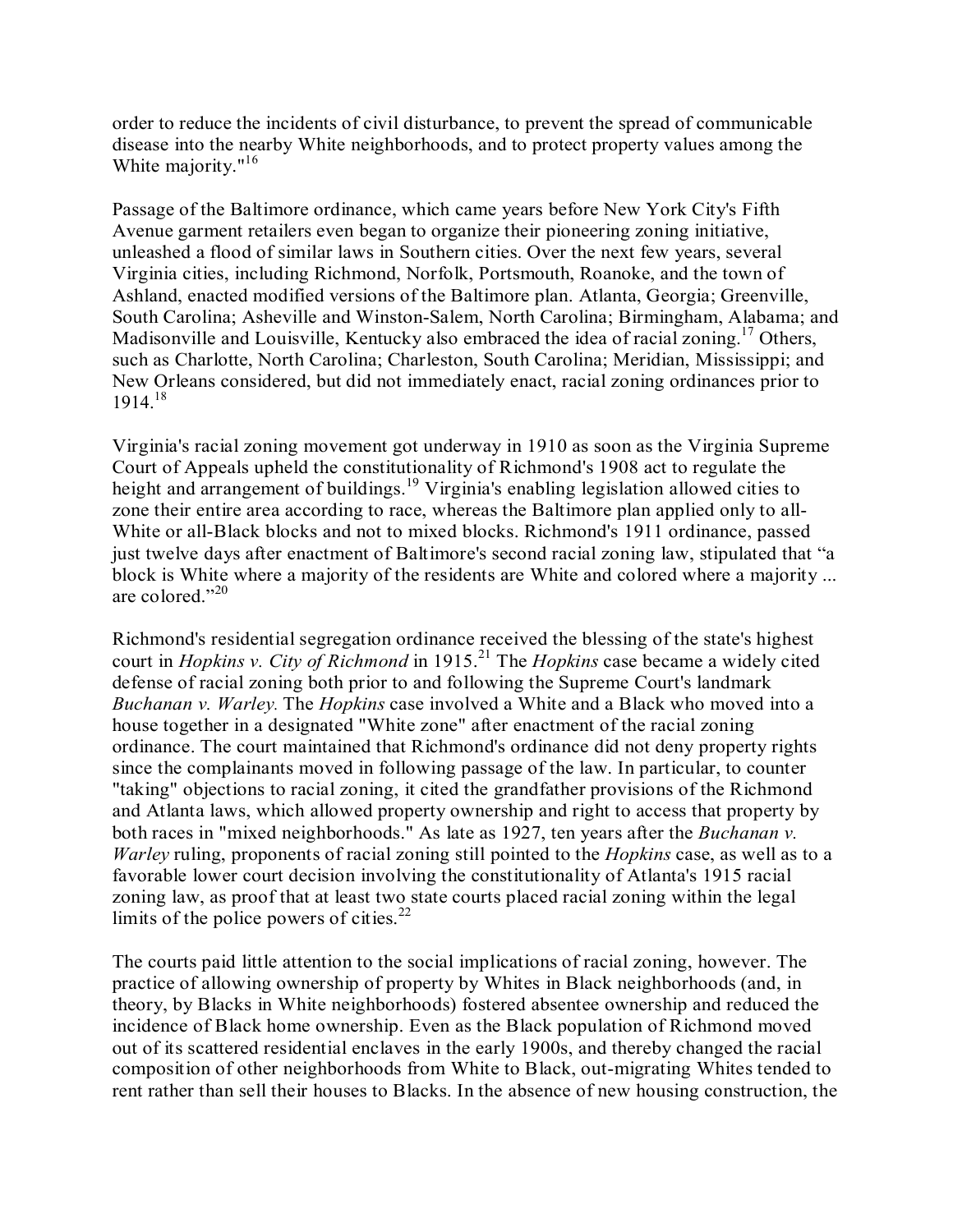perpetual shortage of Black housing enabled absentee landlords to profit handsomely from neighborhood turnover. In Richmond, at least, one effect of the short-lived racial zoning law and subsequent controls over Black residential migration was a reduction in home ownership in the Black community.<sup>23</sup>

Both the Baltimore and Richmond racial zoning campaigns drew critical support from local housing reformers. In the case of Baltimore, middle-class reformers paid particular attention to blighted housing conditions in the predominantly Black Seventeenth Ward. A 1907 report illuminated "the horrors of the slums and the plight of the slum-dwellers" and offered various improvement strategies, such as model housing, enactment of housing codes and building regulations, and removal of alley dwellings. Although the city took no formal action on the 1907 report, interest in controlling the spread of blighted housing logically translated into support for racial zoning as Blacks crossed the color line after 1910 in search of better housing. Like their leader in the mayor's office, Baltimore's housing reformers offered no resistance to Dashiel's plan for regulating neighborhood change.<sup>24</sup>

Richmond's reform movement produced its own catalog of housing horrors when the Society for the Betterment of Housing Conditions published an equally graphic depiction of the city's dilapidated Black neighborhoods. Released in 1913, the Society's report made no direct reference to racial zoning as a remedial action but, instead, concentrated on housing codes, building regulations, removal of alley dwellings and, especially, the need for new model housing. The 1913 report, which appeared while the city's racial zoning law was still in force, did note the importance of determining appropriate areas for new Black residential development to eliminate the demand for substandard housing in deteriorated areas. If nothing else, its silence on the matter of racial zoning served as a tacit endorsement. 25

A third factor, besides concern over housing blight and Black encroachment in existing White neighborhoods, explains the sudden widespread interest in racial zoning among Southern cities. One assessment of the origins of neighborhood associations in Baltimore suggests that the quest for a permanently restructured city, with neighborhoods functioning as separate "urban islands," increased the appeal of the legal sanctions afforded by zoning. At a 1911 Citywide Congress of Neighborhoods in Baltimore, attended by delegates from forty-one improvement and protective associations, participants debated the merits of improving housing through either cooperation or barriers to social interaction.

While a handful of delegates believed that "social problems" could be corrected through cooperation, especially by clearing and rebuilding "undesirable neighborhoods/' the Congress officially rejected cooperation in "favor of the more 'practical' segregationist policies advocated by the city planner."<sup>26</sup>

In Atlanta, the objective of racial zoning was legalized separation of the city into separate racial worlds. The city's racial zoning ordinance, enacted on June 16, 1913, followed the Baltimore formula except that, like Richmond, it assigned a racial designation to every city block based on the existing majority of the residents, not just to those that were already all-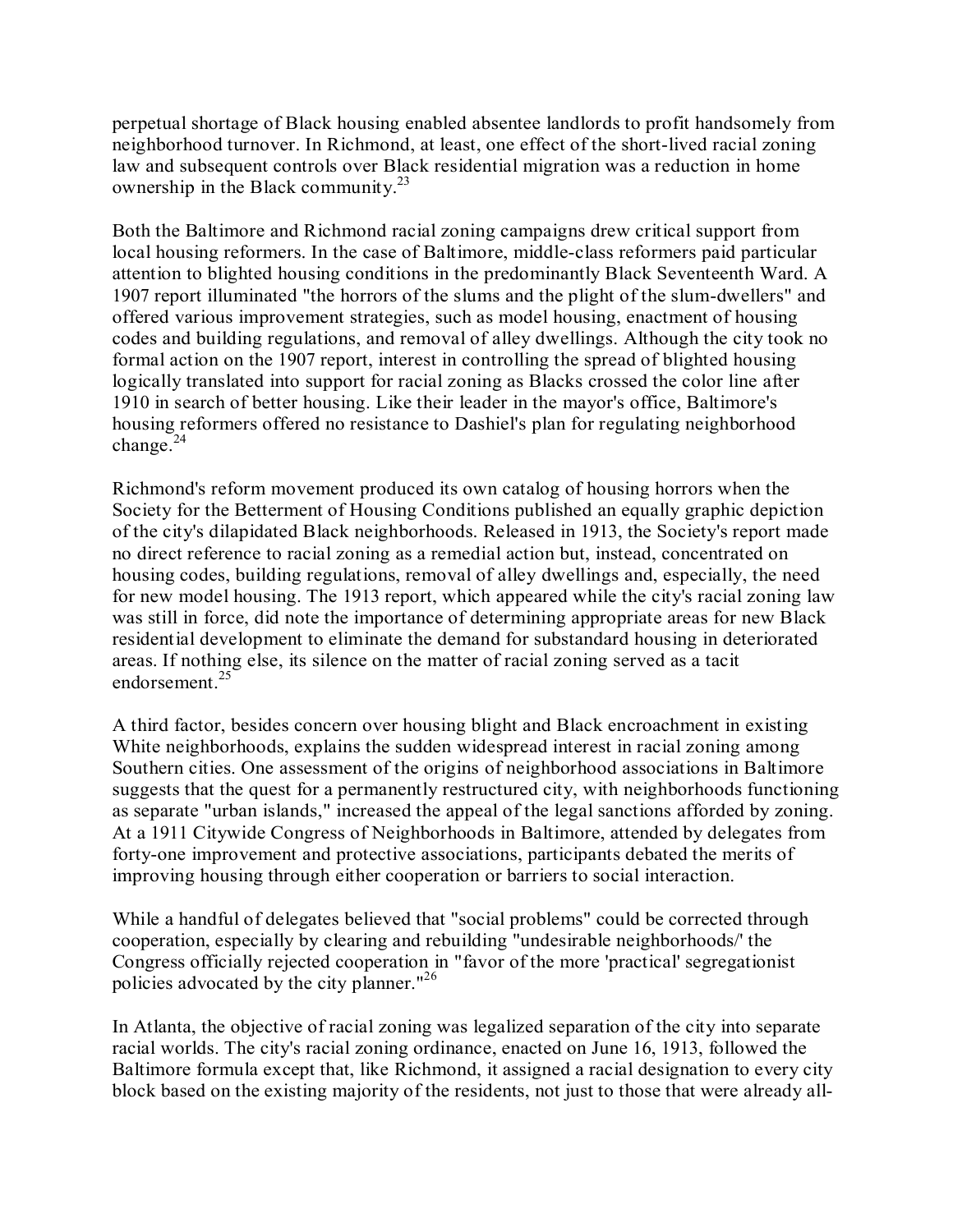White or all-Black. While Baltimore reformers were engaged in a study of blighted housing conditions in 1906, Atlantans were caught up in a violent race riot. Instigated, in part, by the "reckless anti-Negro agitation" of gubernatorial candidate Hoke Smith and his journalistic supporter, Tom Watson, the Atlanta race riot resulted in the deaths of twenty-five Blacks as White mobs assailed the city's Black residents.<sup>27</sup>

Ever the exponent of moderation and conciliation, Booker T. Washington rejected the view that the Atlanta riot represented a step backward in race relations. Rather, he contended, it provided an opportunity for "reconstruction." E. Franklin Frazier lent support to this view. Writing from Atlanta in 1923, he noted that the city's Black community began to organize itself following the 1906 riot. Not only was "segregation shutting out colored people from the wider community of Atlanta" but the Black community shifted from the eastside to the westside and separated from the White neighborhoods. As demographic factors propelled shifts in Black settlement, the prospect of controlling residential change through zoning gained widespread support among White Atlantans.<sup>28</sup>

Atlanta's racial zoning ordinance failed its initial court test in 1915, when the Georgia Supreme Court ruled that the law violated state and federal protection of "rights in property acquired previous to its enactment."<sup>29</sup> When Atlanta revised its ordinance to exempt residences acquired before passage of the ordinance, the Georgia high court sustained the city's racial zoning plan in  $1917^{30}$ 

The euphoria of Georgia's segregationists faded quickly, however, when the United States Supreme Court unanimously struck down a Louisville, Kentucky racial zoning ordinance later that year. In the landmark decision, *Buchanan v. Warley,* the Court ruled unanimously that the denial of the full use of property "from a feeling of race hostility" constituted inadequate grounds to uphold the Louisville racial zoning ordinance.<sup>31</sup> With such an unequivocal ruling from the nation's highest court, lower courts fell into line and overturned existing and subsequent racial zoning schemes. *Buchanan* did not end the racial zoning movement, however, but merely shifted it to new ground, as will be noted later.

Nonetheless, long after the 1917 decision, racial zoning proponents lamented the restrictions imposed by the *Buchanan* case. As late as 1926, in a study of the housing conditions of Blacks in several Virginia cities, Charles Knight lamented the inability of state and local governments "to keep separate Negro and White residential sections" through the use of zoning. "The results of this course," he maintained, were "to increase friction between the White race and the Black" and to exacerbate already deplorable housing conditions in existing neighborhoods.<sup>32</sup> In the concluding section of an analysis of various municipal zoning and segregation ordinances in 1927, George D. Hott warned that the commingling of the homes and places of abode of White men and Black men gives unnecessary provocation for miscegenation, race riots, lynching, and other forms of social malaise, existent when a childlike, undisciplined, inferior race is living in close contact with a people of more mature civilization.

He hoped that public opinion may come to preponderate so strongly in favor of sustaining municipal race segregation ordinances, drafted so as to be reasonable and not to deprive of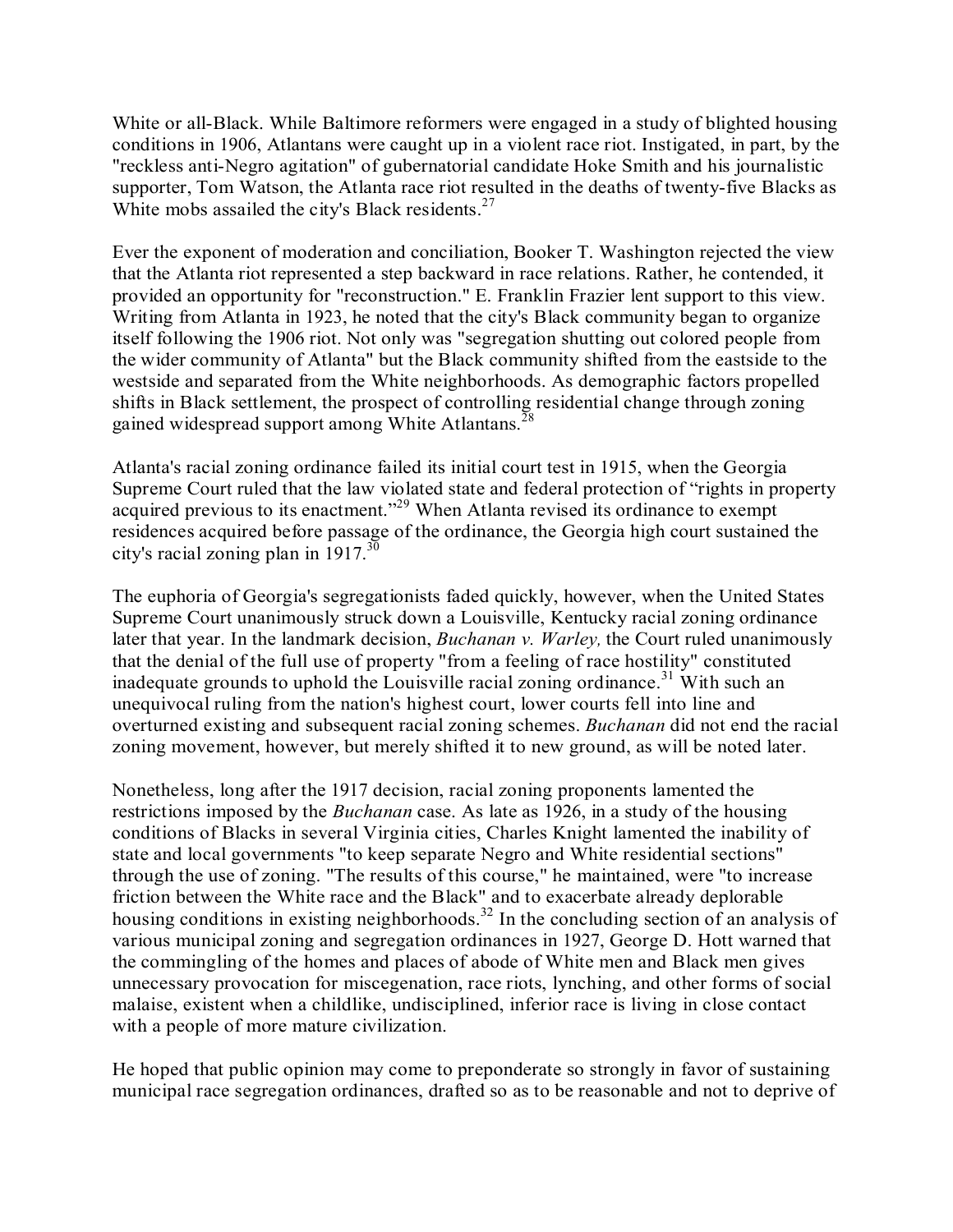previously acquired property, that they will ultimately be held constitutional.<sup>33</sup>

The *Virginia Municipal Review* contended that "a gradual and natural encroachment of the colored population into White neighborhoods" was the obvious consequence of an unregulated residential market. Given that Richmond's racial zoning ordinance fell under the authority of the *Buchanan* decision, the editor noted that the city found itself "face to face with a problem of increasing significance whose solution deserves the thought and discussion of leaders of both races."<sup>34</sup>

# RACIAL ZONING AFTER BUCHANAN V. WARLEY

The decade following the *Buchanan* decision saw numerous efforts to fashion a legally defensible racial zoning system in Southern cities and in scattered areas outside the region. Atlanta, Indianapolis, Norfolk, Richmond, New Orleans, Winston-Salem, Dallas, Charleston, Dade County (Florida), and Birmingham, to name only the most prominent places, passed new racial zoning legislation after 1917. Many others discussed the topic seriously and looked to consultants to find a workable approach to planned apartheid.

This new movement to legalize residential segregation was different in several ways, however. Most of the residential zoning laws fashioned prior to 1917 were the work of nonplanners who recognized the potential of land use regulation to achieve social objectives. After 1917, cities preferred to engage professional planners to prepare racial zoning plans and to marshal the entire planning process to create the completely separate Black community. The *Buchanan* decision undermined the use of zoning to segregate explicitly by race but not the use of the planning process in the service of apartheid. Charles Knight noted in the case of Virginia that cities employed sections "designated as Negro residential areas." Even if they did not legally enforce land use, these designations guided public and private developments. Data supplied by planners made it possible to monitor and influence land use trends based on social criteria.

In this way, racial zoning still operated in practice if not in law, reinforced by a planning process that supported the creation of a racially bifurcated society. In Knight's view, this was not necessarily detrimental to Blacks, however. He contended that planning was not an impediment to Black community development but rather an essential ingredient in the full realization of a segregated metropolis. Rather than thwarting Black social development, "zoning laws should preserve the residential character of the (Black) areas." Black neighborhoods "should be desirably located with respect to topography, industry, and convenience as the White areas," and should be large enough to accommodate future population growth. Finally, he observed, Black neighborhoods should benefit from "all necessary municipal services-paving, city water, sewers, electricity, fire and police protection," as well as sufficient parks and playgrounds and laws "to prevent housing and land crowding."<sup>36</sup>

The community development strategy outlined by Knight required far more than zoning laws to prevent cohabitation in neighborhoods on the basis of race. To bring about a totally separate Black community necessitated a comprehensive planning effort. This is what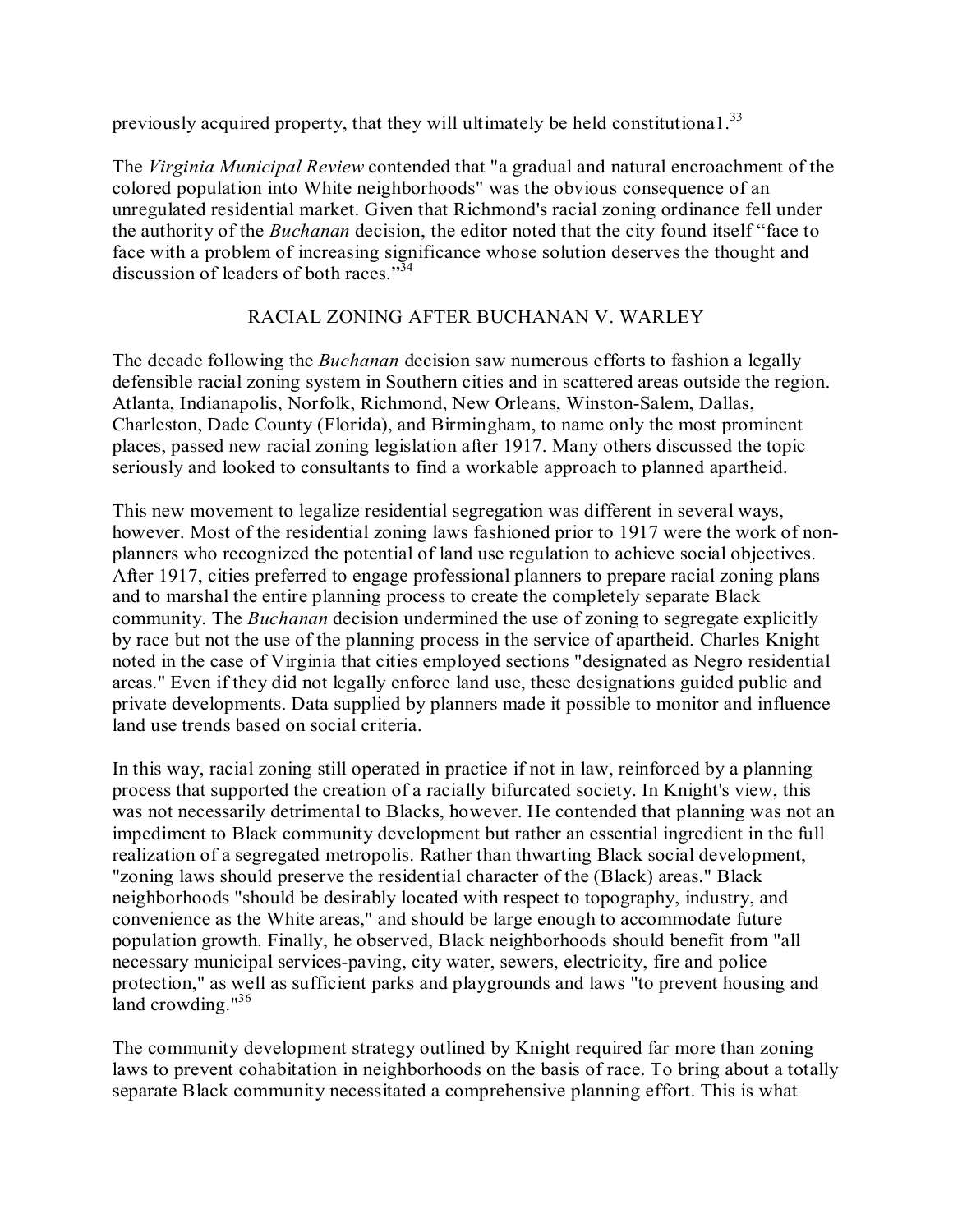happened in a number of Southern cities. In the wake of the *Buchanan* decision, racial zoning gave way to the broader notion of a race-based comprehensive planning process. Its ideal form, as Knight suggested, implied fundamental community improvements previously denied Blacks. In practice, however, race-based planning proved to be an ineffectual strategy for Black community improvement, although it did help create the segregated city.

The 1920s brought continued efforts to fashion a legally defensible racial zoning system in tandem with comprehensive city planning. Also, race-based planning spread into new places. Birmingham, Alabama, was one of the new converts to racial zoning as well as the broader version of race-based planning. Although the city lacked an official planning body, it hired Warren Manning, a Boston landscape architect, as its planning consultant and released the "City Plan of Birmingham" in 1919. The Manning plan offered a series of general recommendations about land use, transportation, and civic improvements for a city that during the previous decade increased its land area sevenfold and its population by 150,000 persons. 37

Although slow to embrace the full range of planning proposals, especially the expensive items such as a new civic center, parks, and new roadways, city commissioners quickly recognized the need to control land uses in the midst of hectic development. In 1925, the city enacted a modified racial zoning ordinance "to protect the property holders against manufacturing plants and comer grocery stores which tend to spring up promiscuously about the city and to restrict the negroes to certain districts."<sup>38</sup> As late as 1926, Birmingham's zoning system provided for the rigid racial separation of residential areas, although it permitted property ownership by one race in districts allocated to members of the other race. The city commission used its power to issue or revoke building permits to prevent "construction of Negro housing contiguous to White neighborhoods." Racial zones dictated Birmingham's residential development patterns from 1926 to 1949.<sup>39</sup>

Robert Whitten's Atlanta Zoning Plan of 1922 was a prominent post-*Buchanan* attempt to link legalized residential segregation to comprehensive planning. Actually, what Whitten proposed differed little from the City's original "unconstitutional" racial zoning scheme, except that it employed the nomenclature of conventional zoning along with racial designations such as: R1-White district; R2-colored district; and R-3-undetermined. Whitten defended racial zoning on the grounds that the Atlanta plan allowed "adequate areas for the growth of the colored population," that residential separation would instill in Blacks "a more intelligent and responsible citizenship," and that racially homogeneous neighborhoods promoted social stability. Even in its new guise, Atlanta's racial zoning plan failed to survive its initial court challenge.<sup>40</sup>

This renewed attempt to institute racial zoning took place within the context of a major metropolitan planning initiative, under the guidance of planning consultant Warren Manning, to make Atlanta "a beautiful, orderly place, the wonder city of the southeast."<sup>41</sup> Even though the explicit racial designations in the city's zoning ordinance had to be excised, Atlanta still pursued the "controlled segregation" objective of race-based planning over the ensuing decades. According to the 1922 plan, Atlanta's Black residential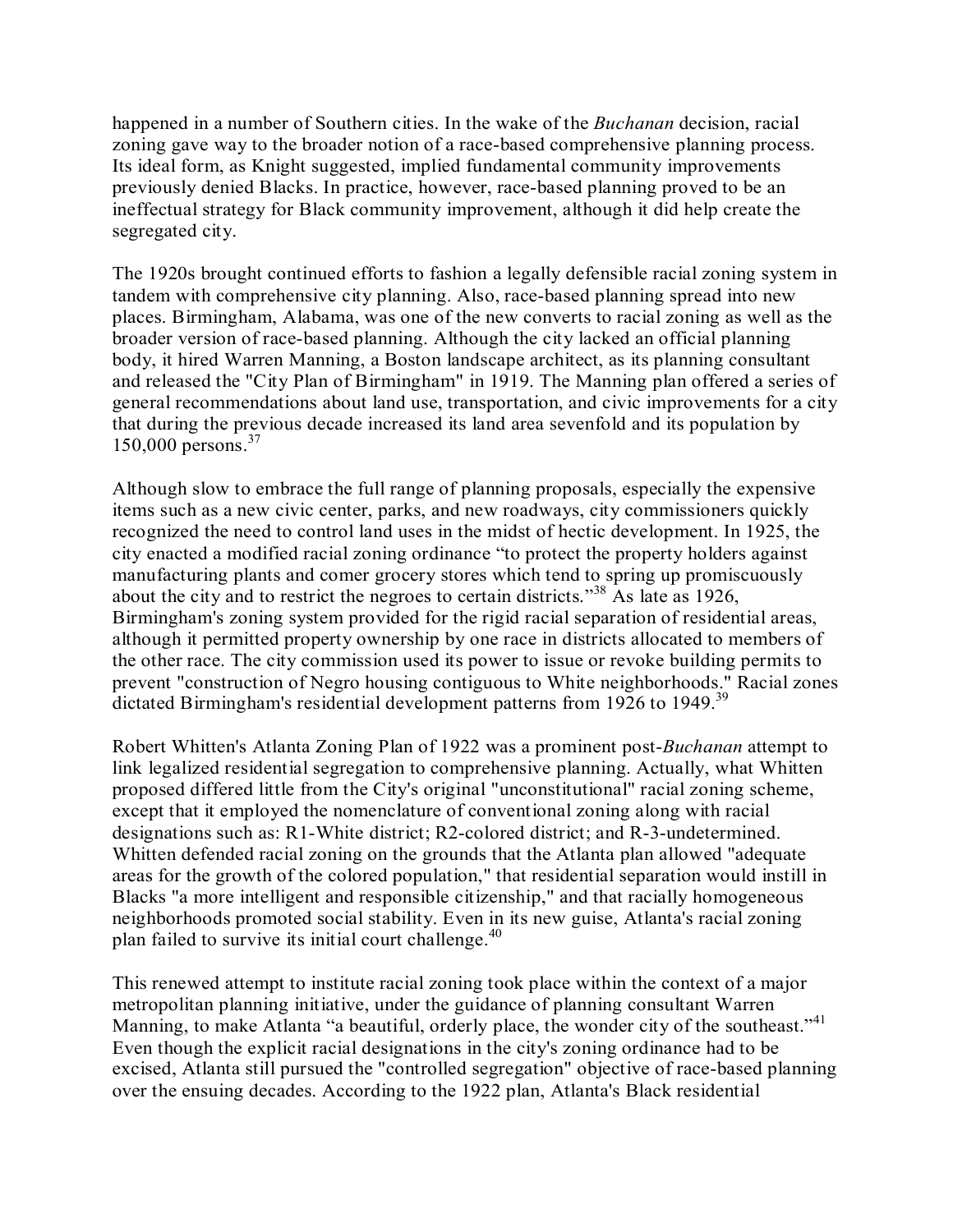expansion was to be confined to the west and southwest sections of the city. That was, in fact, exactly the direction of Black residential expansion from the 1920s onward, even though the traditional heart of the Black community was in east Atlanta.<sup>42</sup>

Another newcomer to the racial zoning movement in the 1920s was New Orleans. Although the Crescent City discussed the implementation of racial zoning prior to *Buchanan,* not until the city secured zoning authority in 1921 did it attempt to frame an ordinance "to evade the ruling of the Supreme Court."<sup>43</sup> In 1923, New Orleans created an official city planning commission—being the first Southern city to do so—and quickly drafted a preliminary zoning ordinance. Two years later, the city created another advisory group, the Vieux Carre Commission, to suggest to city council ways "to protect the old colonial city from 'the encroachment of modern business.'"<sup>44</sup> In 1927, the city hired Harland Bartholomew to begin work on a master plan.<sup>45</sup>

Entwined within this sweeping set of planning initiatives was a racial zoning scheme. The New Orleans ordinance stipulated that Blacks could not occupy a house in a White block or a White person in a Black block unless the prospective occupant obtained written permission of a majority of the residents already in the block. Although sustained by a lower court, the Louisiana Supreme Court reversed the decision. The New Orleans racebased occupancy-by-permission-slip zoning arrangement proceeded to the nation's highest court for review. It was debated on March 8, 1927, virtually in the shadow of the landmark *Euclid* decision that sanctioned zoning. A week later, the court rejected the New Orleans ordinance, citing *Buchanan v. Warley* as the guiding precedent in its decision. While the decision was not unexpected, it is interesting to note how New Orleans attempted to frame its defense in terms of planning to achieve social rearrangement, not just property protection. The New Orleans city attorney contended that racial zoning was not merely an exercise of the authority recently upheld by the Court in the *Euclid* decision but also a corollary to an earlier court decision in *Plessy v. Ferguson* (1896). New Orleans argued that zoning and comprehensive planning should join the host of legal Jim Crow strategies being employed to transform the racially integrated Southern city into a bifurcated racial world.<sup>46</sup>

In Charleston, South Carolina, another city that hopped onto the planning bandwagon in the 1920s, racial zoning took a backseat to historic zoning but it was, nonetheless, integral to the city's comprehensive plan. At the urging of the Society for the Preservation of Old Dwellings in Charleston, the city hired a planning consultant, Morris Knowles of Pittsburgh, to prepare a zoning ordinance "sensitive to the unique heritage of Charleston." In conjunction with the zoning ordinance, which was the first in the nation to contain explicit protection for a designated historic district, Knowles prepared a general plan that included recommendations for street widenings and new thoroughfares, new schools and parks, and the creation of different land use districts. The plan also delineated separate residential districts for Blacks and Whites, although explicit racial labels were left out of the official zoning nomenclature.<sup>47</sup>

It is significant not only that Charleston still experimented with racial zoning as late as 1931 but also that it was one of the first cities to link racial exclusion to neighborhood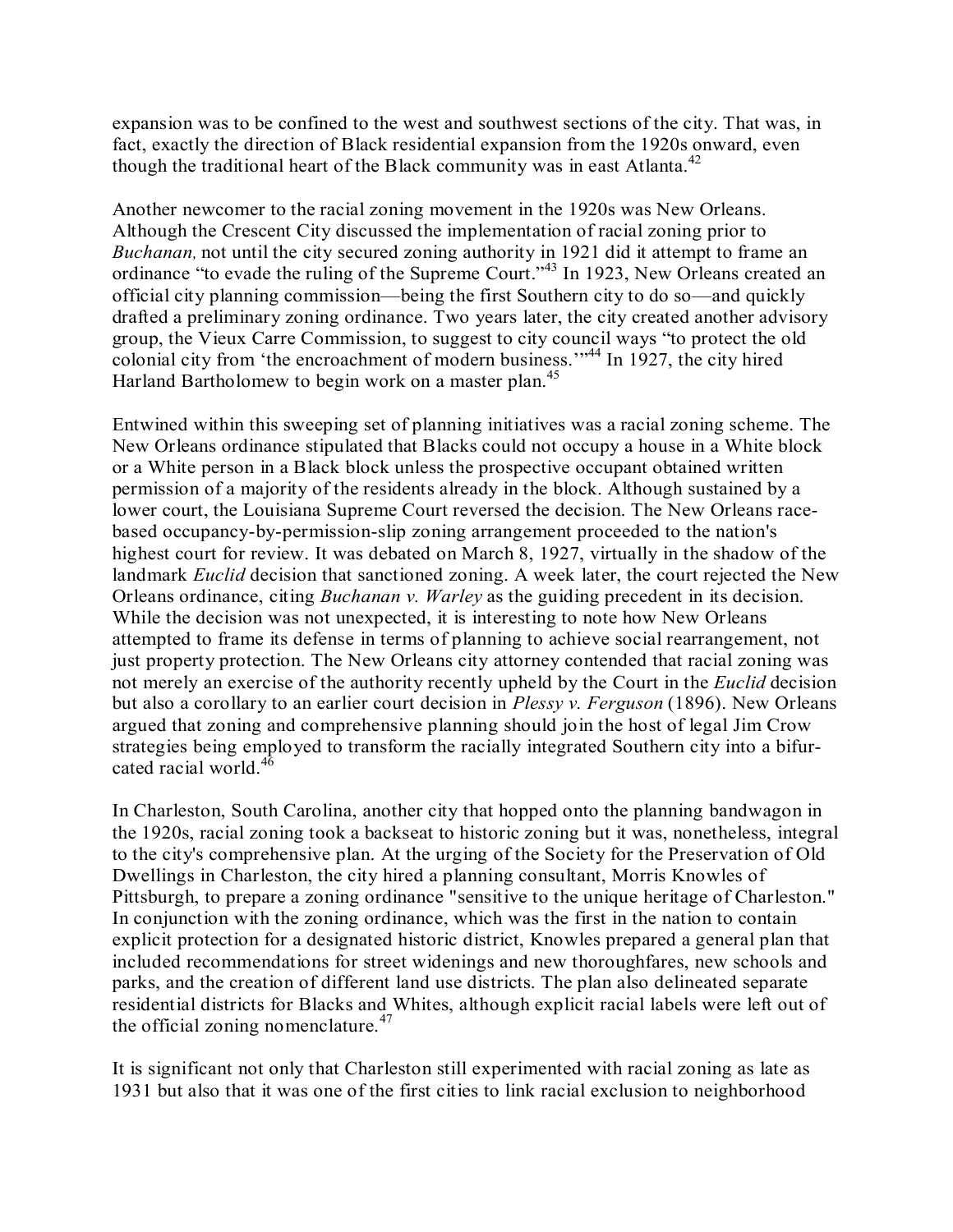preservation. According to the Knowles general city plan, the area embraced by the newly created Old and Historic District, which in 1931 still contained several thousand Black residents, was to become White. The testimony of local preservationists indicates that displacement of Blacks from the historic area was one of the implicit goals of the plan and a desired outcome of neighborhood revitalization.<sup>48</sup>

John Nolen's 1928 comprehensive city plan for Roanoke, Virginia, provides another example of how Southern cities, with the assistance of their planning consultants, dealt with zoning as a social control device in the aftermath of the U.S. Supreme Court's strictures against racial zoning. Nolen's 1928 plan constituted an expanded version of his 1907 "beautification" plan for Roanoke. Nolen acknowledged in his update that "Roanoke has shown inclination to include negroes of the city when making improvements for the betterment of the city as a whole."<sup>49</sup> Unlike Whitten in Atlanta, however, Nolen did not recommend explicit racial zoning, not simply because it would fail legally but also because its intent seemed to be a *fait accompli* by the late 1920s. Blacks in Roanoke were already segregated. As indicated in his Map of Existing Conditions, "negro residences" were concentrated south of Washington Park, with only a small pocket of Black households congregated adjacent to the Norfolk and Western railroad tracks to the west of the downtown.

Nolen dealt with the rationale behind residential segregation in a separate, one-page (twoparagraph) section of the plan titled" Areas for Colored Population." Here he noted that "zoning will protect their homes from the encroachment of business and industry in the same manner as in all other sections of the city."<sup>50</sup> As to what land uses would be allowed in existing Black neighborhoods, the 1928 plan remained silent. The "Existing Conditions" map treated Black neighborhoods as "special" areas without reference to the sort of land use classification scheme employed in White areas. Rather than establishing explicit racial residential zones, Nolen noted only that "general expansion (of Black residences) coordinating with that of the whole city will be an important part of the city planning program."<sup>51</sup>

One further example of the initial *post-Buchanan* approach to racial zoning can be seen in another Nolen project, the planning of the resort city of Venice, Florida, in the mid-1920s. While the impetus for Venice was the Florida coastland boom of the 1920s, and the desire to market property to the state's affluent new migrants, as a Southern new town, Nolen had to make a place for Black residents. As Nolen noted,

In all Southern developments adequate provision for the negro working population is of great importance....The only satisfactory answer is the setting aside of a tract large enough (and yet not too large), and planning it completely for negro village life. $52$ 

Nolen first outlined his rationale for a separate "village" in his plan for Kingsport, Tennessee, a decade earlier. The Kingsport plan included: a negro village of a high order with their own schools, churches, lodges, etc., providing the same grade of housing and general development as is furnished the White population of the same economic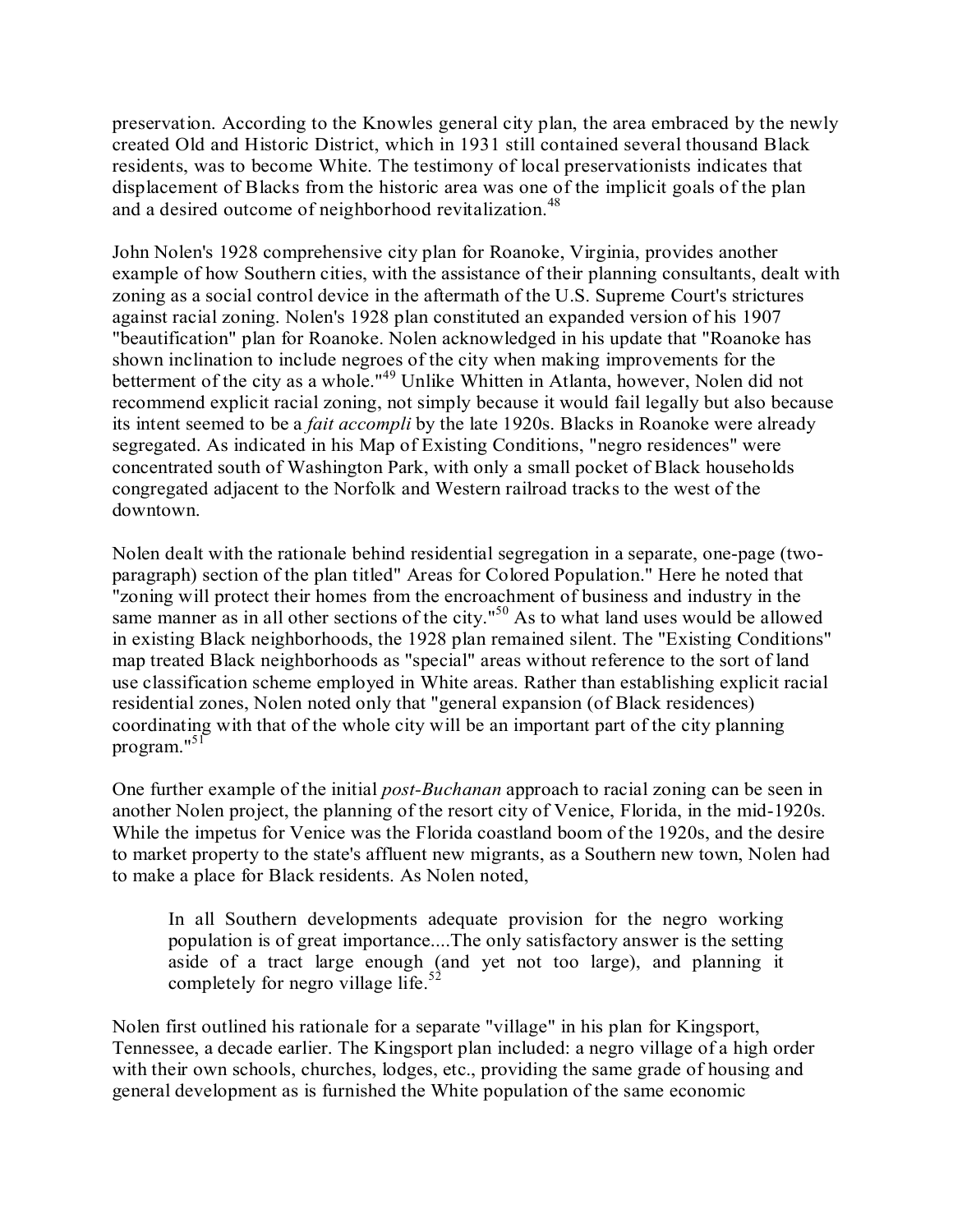condition. 53

Nolen regarded Kingsport's Armstrong Village as an alternative, as he put it, "to the squalid 'Nigger-districts' so common in Southern communities."<sup>54</sup>

Nolen resurrected the village scheme for his work in Venice, proposing a community of substantial house lots (50 by 200 feet) and space for other amenities of community life, including a small park, a village square for stores and community buildings, four church sites, a community school, and a swimming lake. Although the developers of Venice had Nolen reduce the size of the house lots and increase their number, the village was never built. The fate of the Negro Village for Venice may be explained by the general condition of many plans prepared by Nolen and others involved in the Florida land boom. As John Hancock put it so aptly, "City planning in Florida typified the twenties dilemma of not wanting to be without a plan and not wanting to do anything about it once made."<sup>55</sup>

When it came to implementing plans for model Black communities in Southern cities, the dilemma was not quite so profound. As an alternative to merely segregating Blacks in the least attractive sections of existing towns and cities, the Negro village or new community approach seemed too grandiose and, hence, unnecessary.

### BEYOND RACIAL ZONING: PLANNING IN THE 1930s AND 1940s

By the 1930s, the racial zoning movement had run its course. This is not to suggest that the racial imperatives of zoning disappeared, however. The 1930s and 1940s constituted an important period in local planning since many cities had just recently devised plans that called for separate Black sections regulated in various ways. Federal initiatives in public housing and slum clearance provided additional resources for reconstructing the social landscape, and Southern and non-Southern cities eagerly participated in these efforts. With these new tools for social engineering, Southern cities ceased to confront head-on the legal objections outlined in the *Buchanan* decision. In Virginia, for example, the final court test of Richmond's racial zoning plan occurred in 1929 when a Black property owner brought suit after being denied access to a house he owned in a "White" neighborhood. Resting squarely on the 1917 Supreme Court decision, a federal circuit court of appeals upheld a lower court ruling that the city's ordinance was intended to restrict property use on the basis of race and declared the city zoning law unconstitutional.<sup>56</sup> A state court struck down a general zoning ordinance in Winston-Salem, North Carolina, which provided for racial districts. Birmingham continued illegally to enforce a racial zoning code until  $1951$ .<sup>57</sup>

The substitute for racial zoning was a race-based planning process that marshaled a wide array of planning interventions in the service of creating separate communities. Street and highway planning served as a means to erect racial barriers as early as the 1920s.<sup>58</sup> The siting of public housing projects explicitly (and legally) for Black occupancy proved particularly effective in furthering residential segregation. Slum clearance, neighborhood planning, private deed restrictions, and racially charged real estate practices all served the cause of segregation as effectively as racial zoning. As the planning movement abandoned efforts to create a legally defensible system of racial zoning, support for race-based lanning